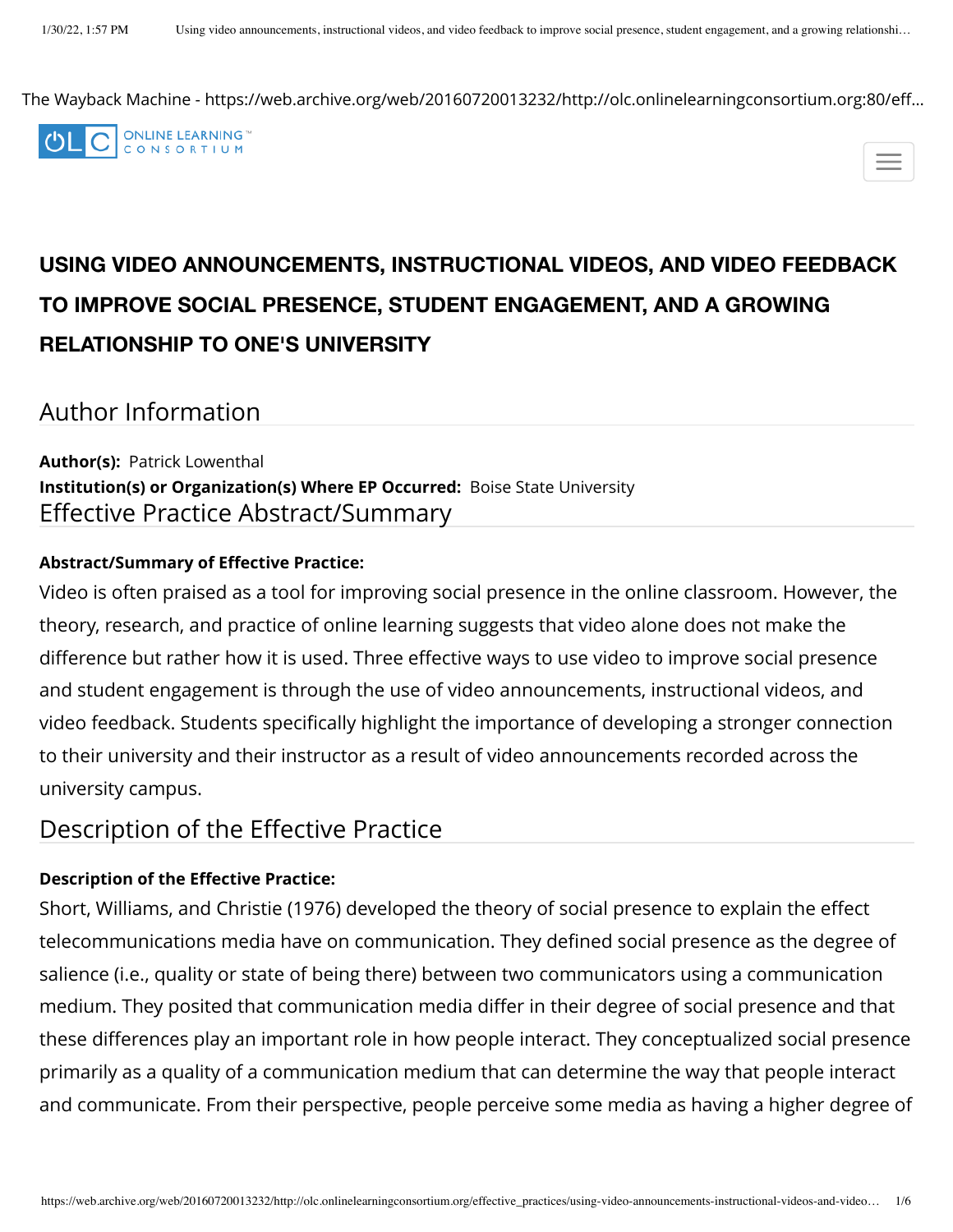social presence (e.g., video) and other media as having a lower degree of social presence (e.g., audio) and still other media as having even a lower degree of social presence (e.g., text). More importantly, they believed that a medium with a high degree of social presence is seen as sociable, warm, and personal, whereas a medium with a low degree of social presence is seen as less personal. Formal education is a very social activity that involves high interpersonal involvement. Past research, for example, has specifically stressed the importance of contact and cooperation between faculty and students (Chickering & Gamson, 1987). Thus, early on social presence theory had direct implications for online environments.

In the late eighties, researchers began concluding that computermediated communication (CMC)the primary means of communicating in online courseswas inherently impersonal because the nonverbal and relational cues are filtered out of CMC (Walther & Parks, 2002). Later, researchers began to notice, even though CMC lacks nonverbal and relational cues, it can still be very social and interpersonal (Gunawardena, 1995; Gunawardena & Zittle, 1997) and at times even hyperpersonal (Walther, 1996). This led them to conclude that how one uses a communication medium matters more than any so called innate characteristics of a medium and that online learning has the potential to be a rich, personal, and social experience.

Further theory and research began to conceptualize social presence as being central to a meaningful learning experience (see Garrison, Anderson, & Archer, 2000, 2001). Researchers have since shown a relationship between social presence and student satisfaction (Gunawardena, 1995; Gunawardena & Zittle, 1997; Hostetter & Busch, 2006; Richardson & Swan, 2003; So & Brush, 2008), social presence and the development of a community of learners (Rourke, Anderson, Garrison, & Archer, 2001; Rovai, 2002), and social presence and perceived learning (Caspi & Blau, 2008; Richardson & Swan, 2003).

As online learning has grown alongside technological innovations, practitioners continue to explore ways to incorporate "rich" media (e.g., video) into online courses to establish social presence. Given this, I began using video in my fully online courses to improve social presence. More specifically I began using video in three main ways during the past few years—first at the University of Colorado Denver and then more recently in the spring at Boise State University in a fully online masters of educational technology program. I have found that video alone doesn't make the difference but rather how you use it is what matters.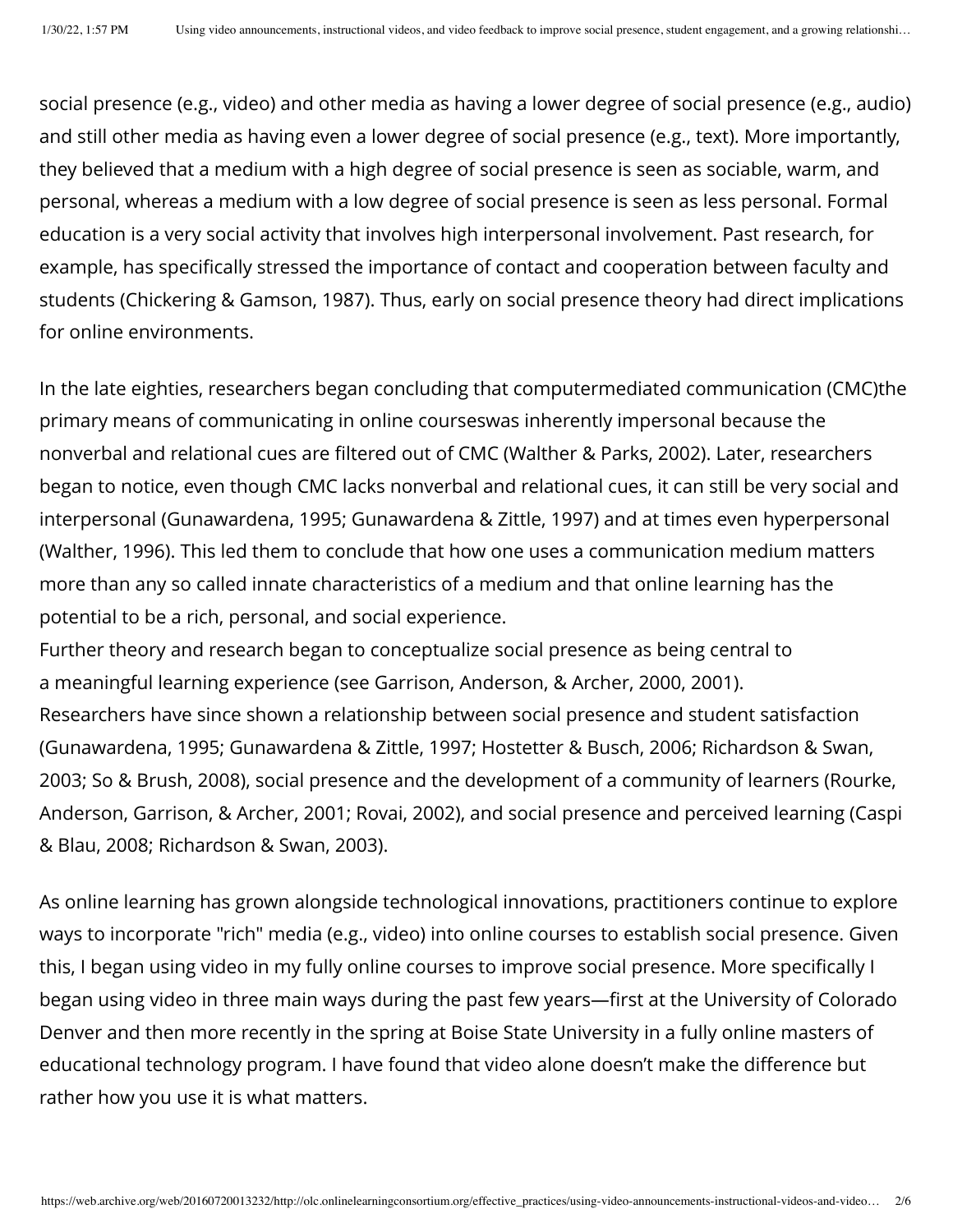Video Announcements: I post regular video announcements in my courses. This takes the place of traditional text-based announcements – though I usually provide a transcript with these announcements. I recently even began filming part of the Boise State campus at the beginning of each video. Here is an example of these videos: **[https://www.youtube.com/watch?v=O9lEgP7UwrA](https://web.archive.org/web/20160720013232/https://www.youtube.com/watch?v=O9lEgP7UwrA)**

Students have expressed how much like getting to know me as the instructor as well as getting to know the campus.

• "Campus looks awesome. Hope to get out there soon ...

• "Thank you for taking the time to make this. It helps me connect to the campus and to you of course. It is really appreciated"

• "Awesome! Thanks for the video. Makes me miss my college days. Before this video all I really know about Boise State was... Blue Field!"

Instructional Videos: I teach highly technical courses. I have found that using a text-book or job aids alone isn't enough. Therefore, I create instructional videos – that is, screencasts – to help teach students specific concepts. I even create just in time screencasts as needed like the following one where I show students how to hand code a responsive design website because students were having problems with the differences between the versions of Dreamweaver they were all using:

#### **[https://www.youtube.com/watch?v=-4Q0AeJ043E](https://web.archive.org/web/20160720013232/https://www.youtube.com/watch?v=-4Q0AeJ043E)**

This past semester I also gave students extra credit to create instructional videos for other students.

Video Feedback: Last but not least I give each student video feedback on at least one project each semester. I then post that video feedback in the gradebook and enable them the opportunity to pickup any points lost. I am not able to provide any examples of this because of FERPA.

### Supporting Information for this Effective Practice

#### **Evidence of Effectiveness:**

Students have said that

• "I could not have been successful in this course without the instructional videos and video feedback."

• "This was an amazingly helpful way of giving feedback that not only showed the instructor's commitment to the student/course but also helped in my perception of being "real" in the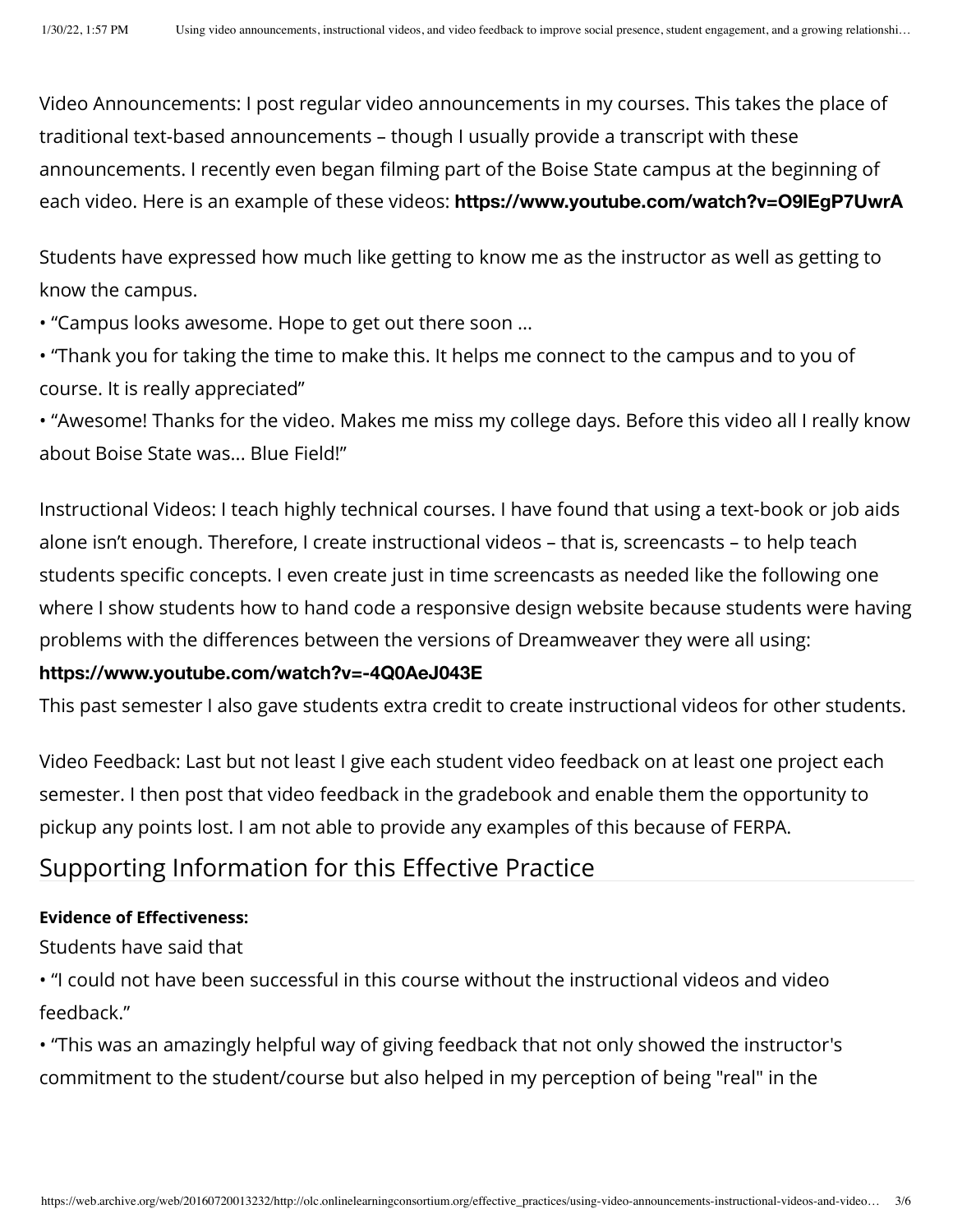instructor's eyes. Two giant thumbs up for doing this!"

• "The corrective feedback provided me with the ability to review my work and make the necessary changes to develop a better understanding of the concept being taught."

In conclusion this quote captures my students response to my use of video:

"The courses where there was some element of video communication, helped me to feel more connected to the instructor. This semester, I do not feel connected to my instructors who have not used any form of video communication. "

#### **How does this practice relate to pillars?:**

Student satisfaction is one of the five pillars of the OLC Quality Framework. Research has shown that social presence is related to student satisfaction and that students prefer courses that use video than courses that do not. Research collected on this three pronged approach of integrating video into the online classroom has illustrated that it improves student satisfaction in the online classroom.

#### **Equipment necessary to implement Effective Practice:**

Ultimately all one needs is a smart phone and screencasting software (e.g., Jing or Camtasia) to effectively integrate this three pronged approach into their online courses.

#### **Estimate the probable costs associated with this practice:**

\$200

#### **References, supporting documents:**

Caspi, A., & Blau, I. (2008). Social presence in online discussion groups: Testing three conceptions and their relations to perceived learning. Social Psychology of Education, 11(3), 323346.

Chickering, A. W., & Gamson, Z. (1987). Seven principles for good practice in undergraduate education. AAHE Bulletin, 40(7), 37.

Garrison, D. R., Anderson, T., & Archer, W. (2000). Critical inquiry in a textbased environment: Computer conferencing in higher education. The Internet and Higher Education, 2(23), 87105.

Garrison, D. R., Anderson, T., & Archer, W. (2001). Critical thinking, cognitive presence, and computer conferencing in distance education. The American Journal of Distance Education, 15(1), 723.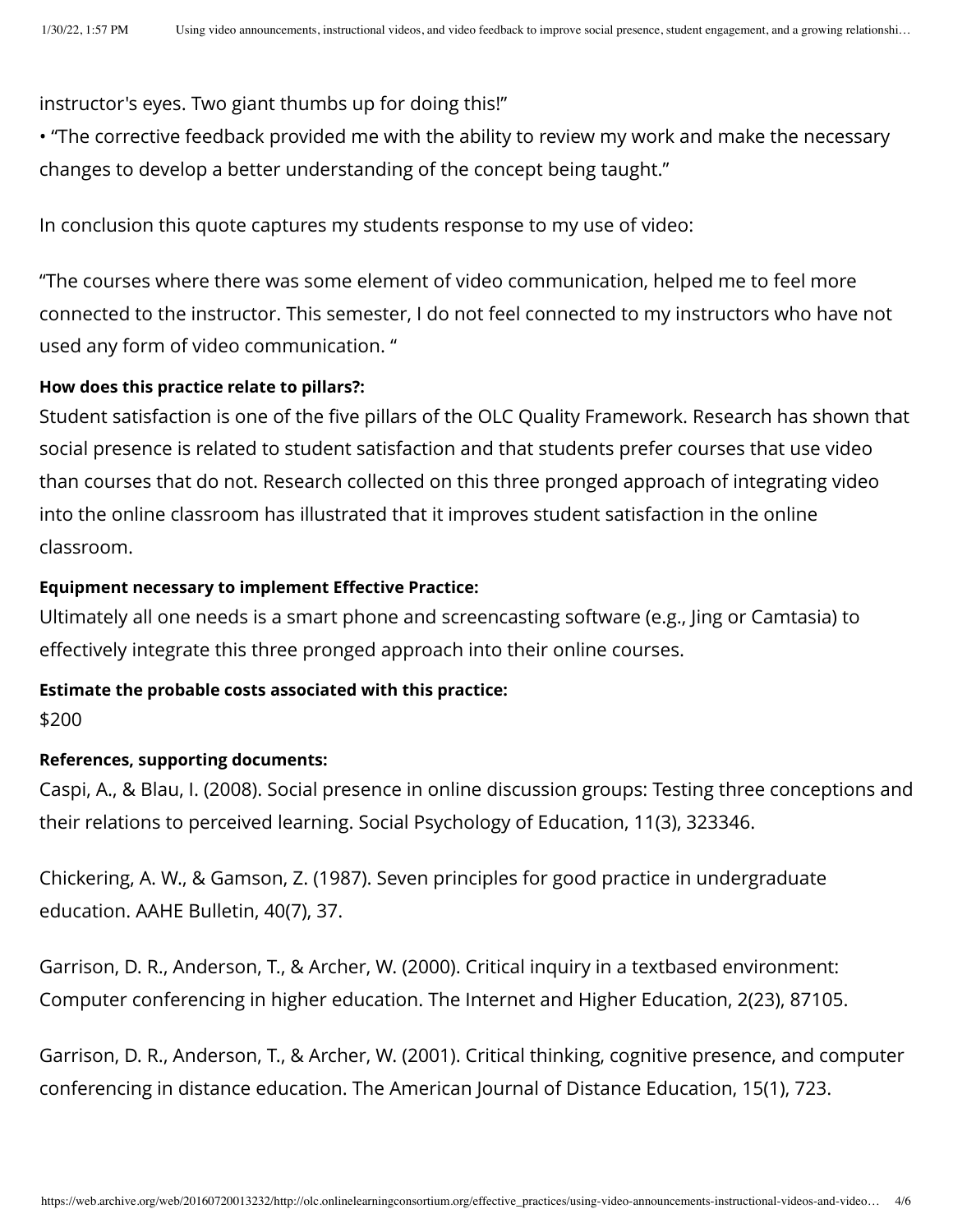Gunawardena, C. N. (1995). Social presence theory and implications for interaction and collaborative learning in computer conferences. International Journal of Educational Telecommunications, 1(2/3), 147166.

Gunawardena, C. N., & Zittle, F. J. (1997). Social presence as a predictor of satisfaction within a computer-mediated conferencing environment. The American Journal of Distance Education, 11(3), 826.

Hostetter, C., & Busch, M. (2006). Measuring up online: The relationship between social presence and student learning satisfaction. Journal of Scholarship of Teaching and Learning, 6(2), 112.

Lowenthal, P. R. (2014, April). Does video improve social presence? Investigating students' perceptions of asynchronous video and social presence. Paper presented at the 7th annual emerging technologies for online learning international symposium.

Richardson, J. C., & Swan, K. (2003). Examining social presence in online courses in relation to students' perceived learning and satisfaction. Journal of Asynchronous Learning Networks, 7(1), 68- 88.

Rourke, L., Anderson, T., Garrison, D. R., & Archer, W. (1999). Assessing social presence in asynchronous textbased computer conferencing. Journal of Distance Education, 14(2). Retrieved from **[http://cade.athabascau.ca/vol14.2/rourke\\_et\\_al.html](https://web.archive.org/web/20160720013232/http://cade.athabascau.ca/vol14.2/rourke_et_al.html)**

Rovai, A. P. (2002). Building a sense of community at a distance. International Review of Research in Open and Distance Learning, 3(1). Retrieved from **[http://www.irrodl.org/](https://web.archive.org/web/20160720013232/http://www.irrodl.org/)** index.php/irrodl/article/view/79/153

Short, J., Williams, E., & Christie, B. (1976). The social psychology of telecommunications.London: John Wiley & Sons.

So, H.Y., & Brush, T. (2008). Students perceptions of collaborative learning, social presence, and satisfaction in blended learning environment: Relationships and critical factors. Computers & Education, 51(1), 318336.